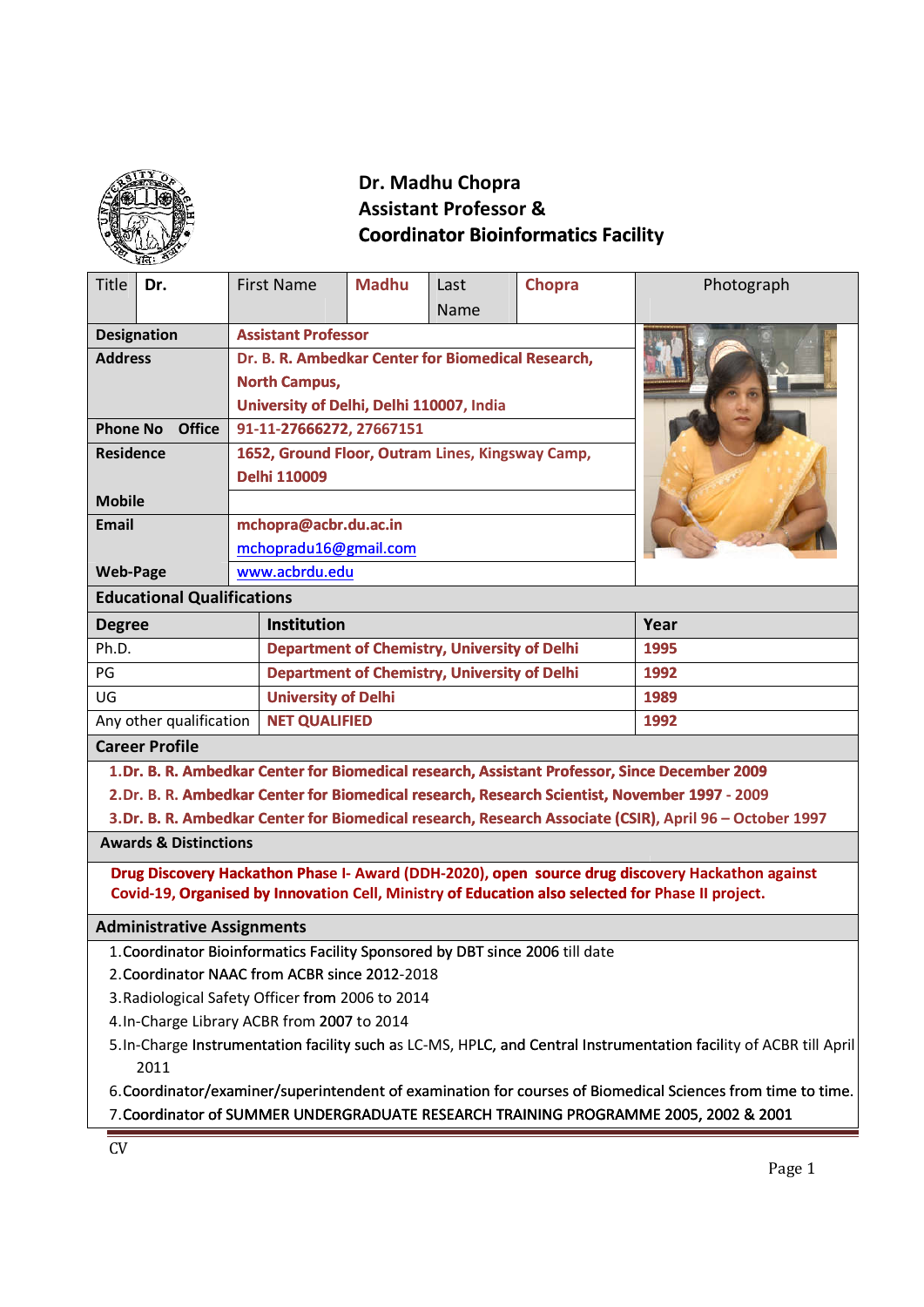#### **Areas of Interest / Specialization**

- **Computer Aided Drug Design and Development**
- **Medicinal Chemistry**
- **Nanoparticle mediated drug delivery**
- **Our future plans include…..**
- To continue with research projects involving modelling of various anticancer and infection targets: Pharmacophore modelling, Machine learning and AI based drug design, 3D QSAR, docking and virtual screening for development novel lead/drug molecules.
- Virtual screening of plant derived molecules, building databases for virtual screening for drug like compounds, meta-analysis of cancer genomics data.
- Development of nanoparticle-based drug delivery agents
- Initiate collaborative programmes with other institutions for enriching biodiversity information resources and promoting human resource development in drug discovery and bioinformatics.

#### **Subjects Taught**

#### **M.Sc.**

1st Semester: Advanced Organic Chemistry I

- 2nd Semester: Advanced Organic Chemistry II
- 3rd Semester: Analytical and Biomedical Techniques & Instrumentation,
- Molecular oncology

4th Semester: Advanced Medicinal Chemistry,

Concepts in Drug Discovery and Mechanism

Bioinformatics, computational biology and drug designing

#### Ph.D.

 $1<sup>st</sup>$  semester Techniques in Biomedical Sciences

2<sup>nd</sup> semester Computational biology & drug design

#### **Research Guidance**

*Supervision of awarded Doctoral Thesis11*

- 1. **Nalini Yadav**, **September 2018,** "Synthesis, characterization and biological evaluation of new 1,3,4-oxadiazole thione derivatives and sitosteryl esters as potential anticancer agents."
- 2. **Lubna Wasim, September 2017**"Understanding the mechanism of action of HDAC inhibitors in epigenetic regulation of cancer"
- 3. **Monika Sharma, 2016** "3D QSAR and virtual screening for development of novel histone deacetylase(HDAC) inhibitors.
- 4. **Manisha Sikka, 2016 "**Investigation of combined effect of Cyclooxegenase 2 Inhibitor, Etoricoxib and Cholecystokinin receptor -2 (CCK-2) antagonists on pancreatic cancer cells"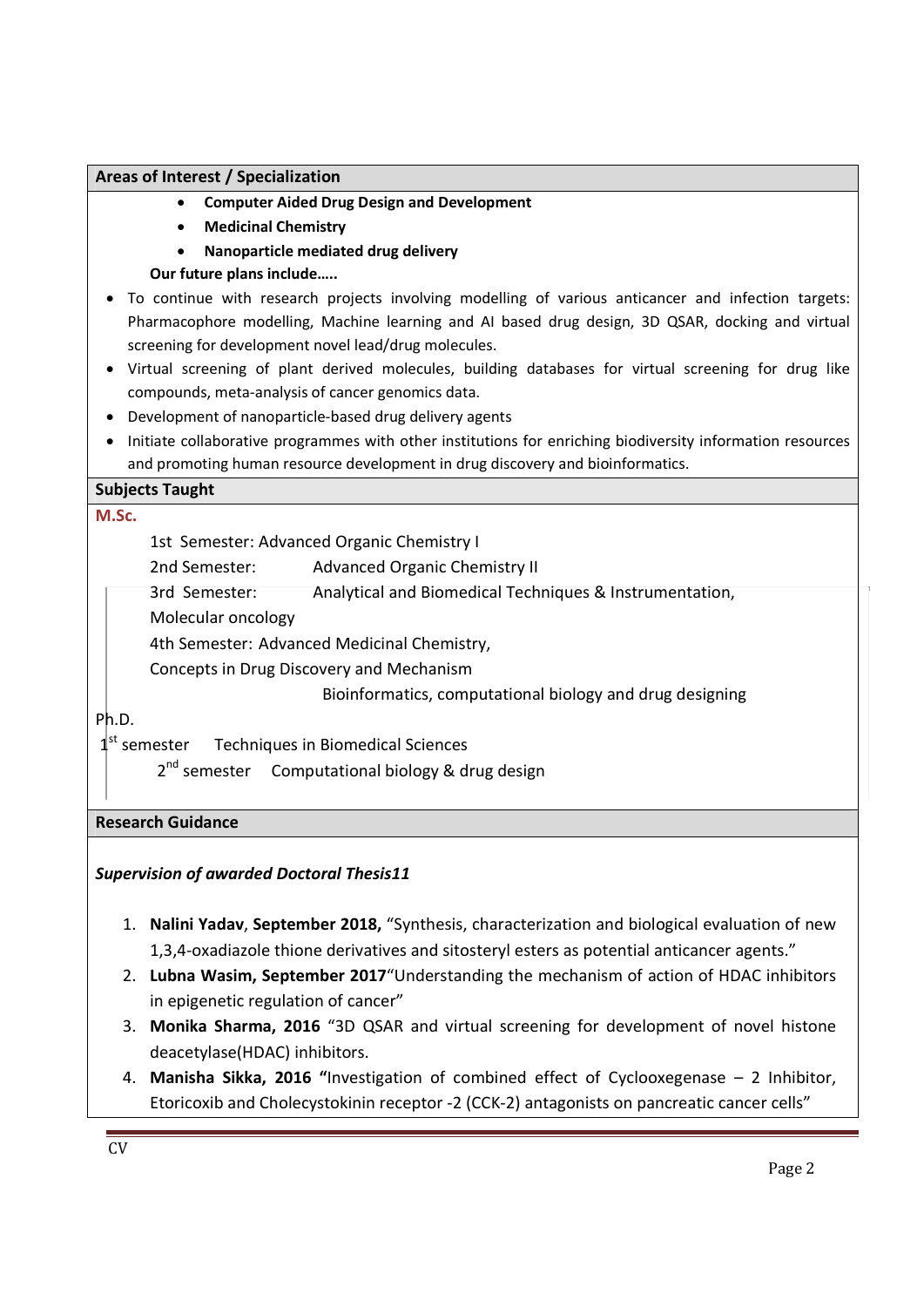- 5. **Monal Sharma, March, 2012**,Studying the effect of Suberoylanilide hydroxamic acid (SAHA), a HDAC inhibitor and Vitamin E on Human Cerivcal (HeLa) cancer cell line.
- 6. **Ruby Gupta, February 2012,** "Pharmacophore Modeling, Virtual Screening and Development of COX-2 Selective Inhibitors.
- 7. **Shweta Tripathi**, **March 2011**, "Mechanistic Study Involving Antiproliferative Effect of Cyclooxygenase-2 Selective Inhibitor on Human Cancer Cell Lines."
- 8. **Rakhi Srivastava, February 2011,**"Screening and Isolation of Active Principles from *Boerhaavia diffusa* as Potential Anticancer agents and their Mechanistic Study"
- 9. **Joyita Chaudhary, March 2009**: "Biological Evaluation of Quinazolinone Derivatives On Cholecystokinin-B Receptor Expressing Cell Lines."
- 10. **Saroj Kumari December 2006** "Synthesis and evaluation of cholecystokinin receptor specific antagonists taking lead from naturally occurring ligand.
- 11. **Mita Sarkar, July 2006** "Studies on Oxidative stress and antioxidants in thyroid dysfunction"

## *Supervision of Doctoral Thesis, under progress = 5*

- 12. **Priya Poonia, 2016-** Design and development of subtype selective HDAC inhibitors as anticancer agents.
- 13. **Sumeet Baweja, 2016 -** To understand molecular mechanism of HDAC inhibition with subtype selective inhibitors.
- 14. **Prakash Jha, 2017** Design and Development of novel PAD2 inhibitors aspotential therapeutics for breast cancer treatment
- 15. **Vineeta Teotia**, **2018** Design and development of target specific anticancercompounds
- 16. **Prerna Rajoria, 2021-** Target based design and development of molecules against human diseases.

## *Other Research scholars worked in collaboration = 3*

- 17. **Gautam Behl, (SRF, ICMR**) Development of nanoparticle-based drug delivery agents. (Completed Ph.D. 2013)
- 18. **Priyanka Verma**, Joint Registration at AIIMS with Dr. Krishana Dalal, "Estimation of the level of Cartilage Oligomeric Matrix protein and Designing of an Inhibitor" (Completed Ph.D. 2013)
- 19. **Praveen Kumar,** Design and Development of HDAC inhibitors as anticancer compounds. (Ph.D. Completed, 2017)

## *Supervision of awarded M.Sc. dissertations= 55*

- 1. **Purvashi Pasrija**, 2021: A review on Artificial Intelligence in drug design and discovery.
- 2. **Mandavi Raji Sarraf**, 2021: Modern drug discovery approaches for development of Anticancer Drugs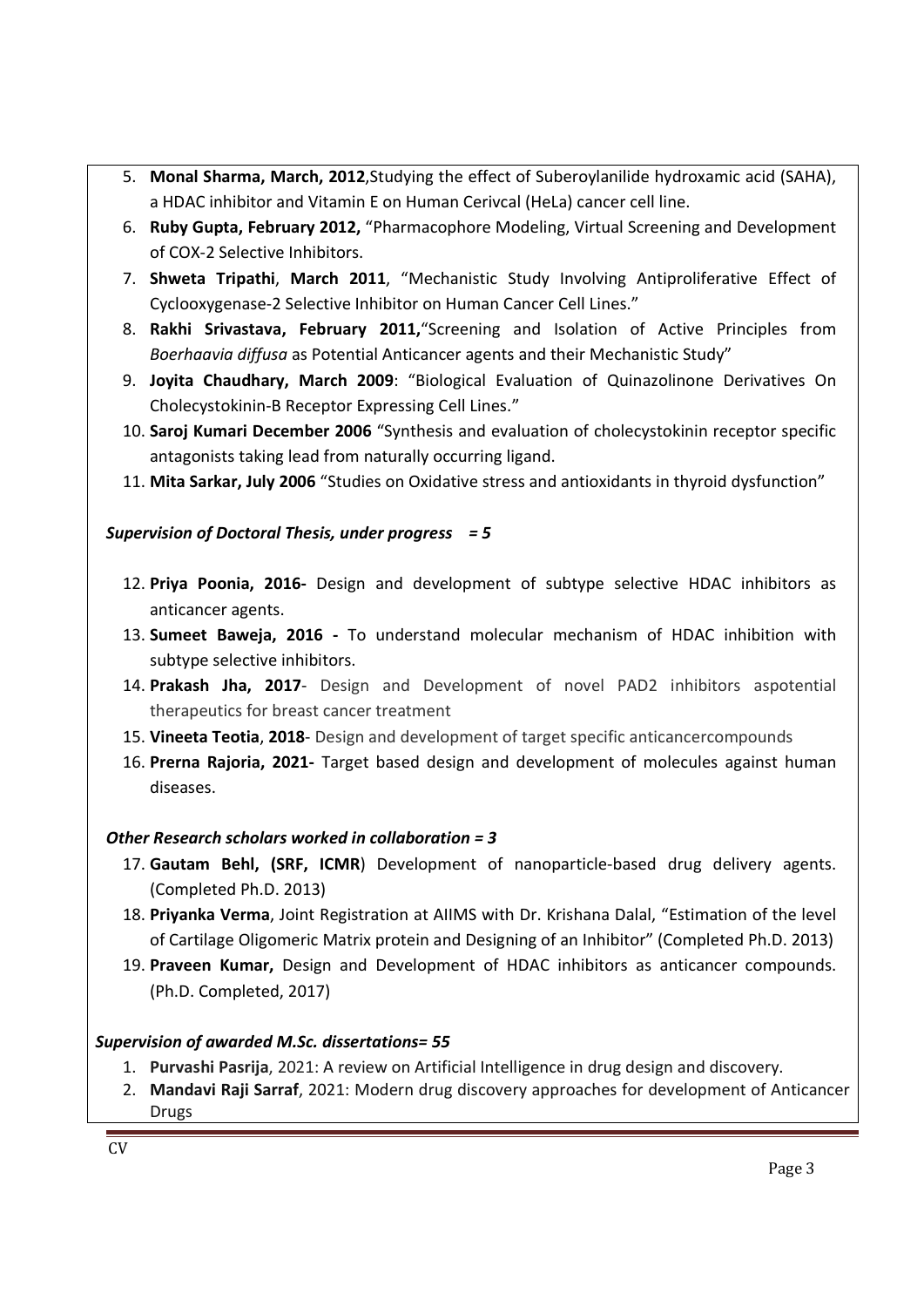- 3. **Lucky, 2021:**Targeting telomerase for the treatment of cancer with different kinds of inhibitors & their role in bone marrow failure syndrome and other diseases and to elucidate the binding site of VX-222 on hTERT, pharmacophore generation and virtual screening
- 4. **Harshita Saini, 2021:** To study protein-protein interaction networks of various Histone Deacetylases, to categorize these interacting proteins according to their molecular and cellular function and to identify unique pathways they regulate.
- 5. **Mohit Kumar, 2020**: Antiproliferative effect of HDAC inhibitors and c-MET inhibitor on Gastric Cancer.
- 6. **Dashleen Kaur, 2020:**Investigating Cytotoxicity of HDAC6 Inhibitor in Cervical Cancer Cells (HeLa) & Evaluation of HDAC isoform selectivity in the early stages of drug discovery
- **7. Manju, 2020:** Investigating Cytotoxicity of CDK Inhibitors in Cervical Cancer Cells (HeLa)
- **8. Neeraj Saini**, **2019**: To elucidate the combined effect of pan HDAC inhibitor and natural flavanoid against cervical cancer (HeLa) cells.
- **9. Anupam Kaushik**, **2019**: Deciphering combination therapy involving cell cycle kinases and other anticancer targets through protein-protein interaction (PPI) networks.
- **10. Vagish Pande** , **2019**: Designing ligands for Intestinal Cell Kinase using homology modeling, pharmacophore based virtual screening and docking studies.
- **11. Vineeta Teotia, 2018,** Investigating Cytotoxicity of HDAC6 Inhibitor Alone and In Combination with Topoisomerase Inhibitor in Cervical Cancer Cells (HeLa).
- 12. **Seetha Lakshmi Venu, 2018**, Combination effect of HDAC inhibitor and c-MET inhibitors on Cancerous cell line
- 13. **Someshwar Nath Jha, 2018**,Pharmacophore Based Virtual Screening and Docking to identify HDAC6 inhibitors using DRUGBANK Database.
- 14. **Yamini, 2017**, Synthesis and characterization of polymeric nanogels for the delivery of panobinostat
- 15. **Shafali Saini, 2017**, To study anti-cancer activity of sitosteryl esters against cervical cancer cells (HeLa)
- 16. **Shreya, May 2016**, In Silico studies of Phytosterols and their derivatives on Cholesterol absorption mediated by NPC1L1
- 17. **Sulakshana Deka, May 2016,**Anti proliferative effect of Vorinostat and its nanoformulation on growth of HeLa cells
- 18. **Preety Loaura**, **May 2016**, Synthesis and Characterization of Polymeric Nanogel for the Delivery of Doxorubicin,
- 19. **Namit Dey**, **May2015**, "Co-delivery of etoposide and vorinostat encapsulated on biodegradable poly(oligoethylene glycol)methylacrylate PEOMA nanaogels as anticancer combinatorial drug treatment."
- 20. **Dounai Annajarvis**, **May 2015**, "Synthesis and evaluation of sitosteryl esters as potential anti-cancer agents."
- 21. **Basabi Pegu, May 2014***, "In silico* docking and evaluation of antiproliferative activity of plant based Sitosteryl esters as Estrogen Receptor modulators."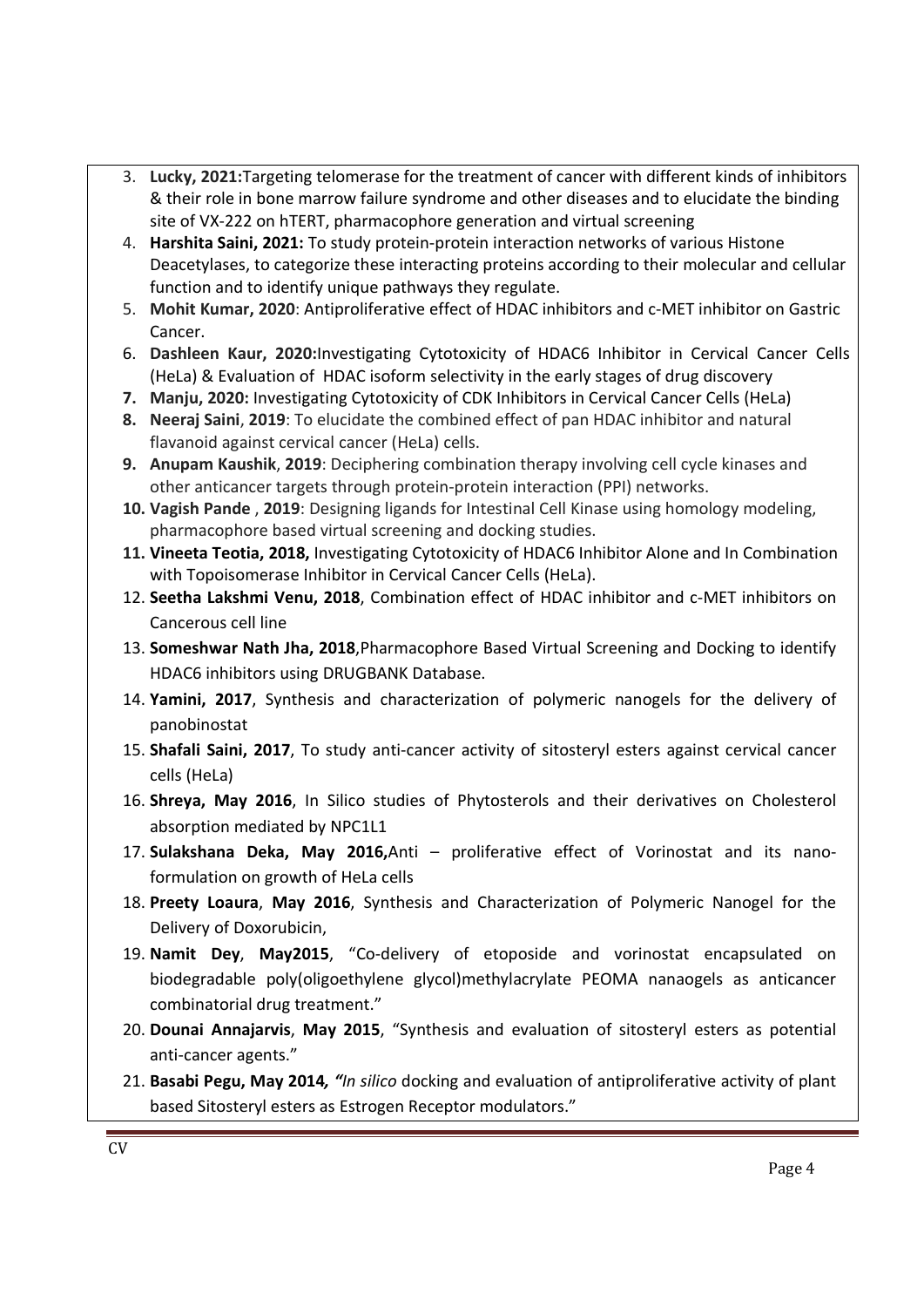- 22. **Manisha Kadam, May 2014**, "Synergistic Effect of HDAC inhibitor and Topoisomerase inhibitors on Human cervical cancer cell lines."
- 23. **Neha Kanojia**, **May 2013**, "To study the antiproliferative activity of Panobinostat (PS), a Histone deacetylases (HDAC) inhibitor in combination with Curcumin on human cervical cancer cells and comparative *in silico* binding study of Panobinostat in HADAC1"
- 24. **Bhawani, May 2013,** "To study the anti-proliferative activity of Sitosteryl oleate,its analogs Sitosteryl acetate and Sitosteryl benzoate on human glioblastoma cell line (U87).Elucidation of a putative mechanism of action of Sitoteryl oleate in these cells.
- 25. **Noopur Singh**, May 2012, "Elucidating possible mechanism for antiproliferative action of sitosteryl oleate and hypothesizing suitable analogues with better activity.
- 26. **Utpraksha Vaish,** May 2012, "To explicate the biochemical efficiency of novel cyclooxegenase-2 inhibitor.
- 27. **Chhaya Dhiman**,May 2011, "Elucidating the probable mechanism of active principles from Beorhaavia diffusa.
- 28. **Vivek kant Mishra**, May 2011, "Synthesis and characterization of biodegradable nanoparticle for targeted drug delivery".
- 29. **Tahir,**May 2011, "Understanding the antiproliferative action of Etoricoxib".
- 30. **Nalini Yadav,** May 2010,"Screening of the chemically synthesized active principle (Sitosterol Oleate) from Boerhaavia diffusa as potential anticancer agents.
- 31. **Deepshikha,** May 2010, "Targeting Cancer through Cholecystokinin-B Receptor Antagonists."
- 32. **Astha Gupta**, *May 2009*, "Three dimensional pharmacophore modeling of histone deacetylase (HDAC) inhibitors.
- 33. **Poonam**, *May 2009*, "Isolation and purification of Cytotoxic Constituents from Boerhaavia diffusa root extract and to study the effect of one of the active principles on Apoptosis in U-87 cell line"
- 34. **Angad Garg**, May 2008 "To study the effect of COX-2 selective inhibitor on proliferation of pancreatic cell line (Mia Paca-2)"
- 35. **Manish Muhuri**, May 2008 "To study the expression of CCK-B/Gastrin Receptor on various cell lines and to evaluate the biological activity of quinazolinone derivatives."
- 36. **Paromita Gupta**, May 2008 "Synthesis of Histone Deacetylase Inhibitors and to study the effect of SAHA for inducing oxidative injury and apoptosis in Hela cell line."
- 37. **Garima Chauhan**, "Screening and isolation of potential cytotoxic natural compounds from the leaf extract of Boerhaavia diffusa."
- 38. **Sheetal Kaw**, *May 2007*, "To study the expression of CCK-BR/ CCK-CR in various cancer cell lines and to determine the antagonistic activity of new quinazolinone derivative on CCK-BR positive cell lines
- 39. **Anamika Ghosh,***May 2007,* "In silico designing & synthesis of novel HDAC inhibitors and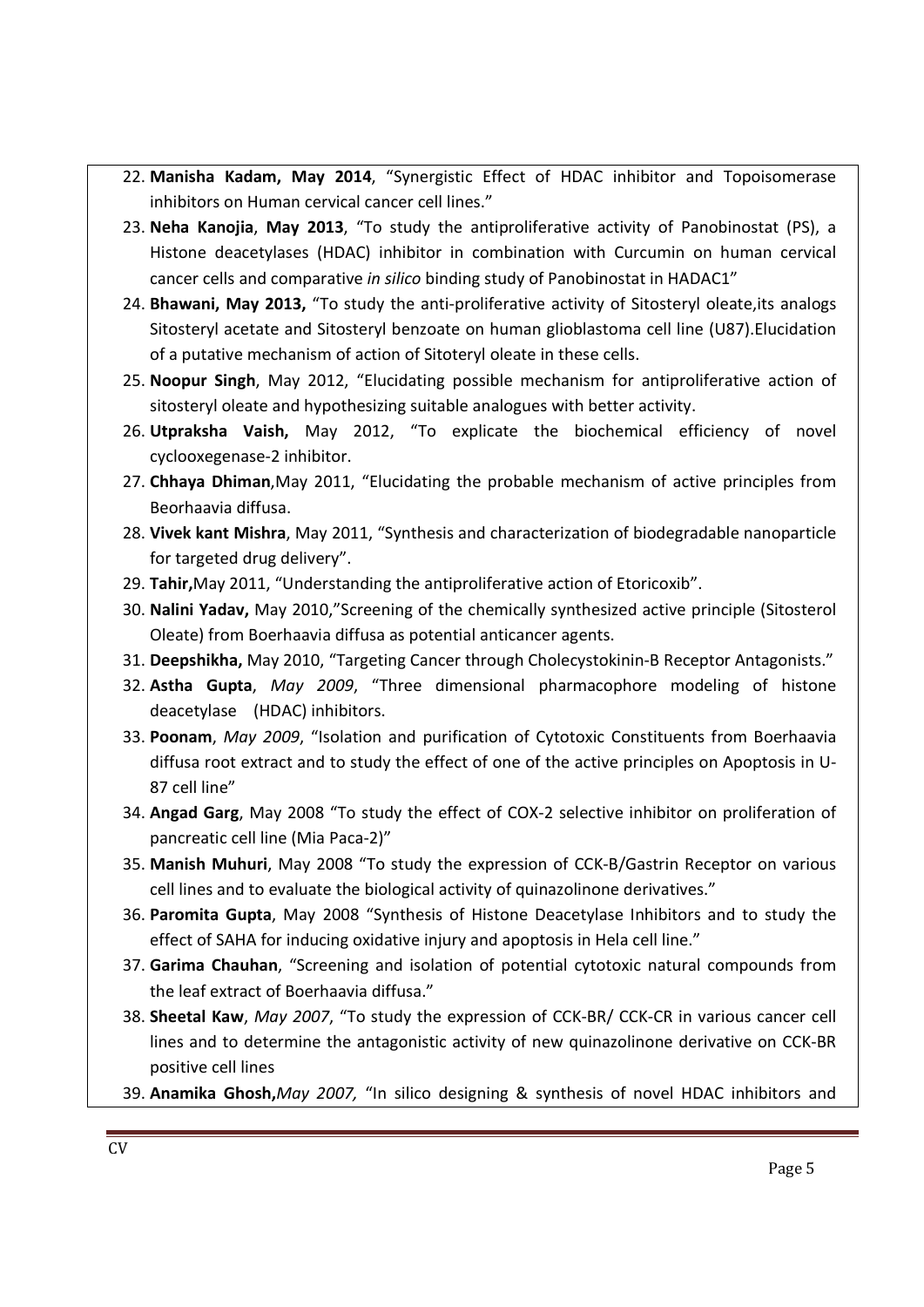studying the synergistic effect of VPA with known anticancer compounds."

- 40. **Ishan Shankar**, *May 2007* "To predict the structure of DNA Gyrase subunit A and B of Neisseria gonorrhoea using the homology modelling technique."
- 41. **Priyanka Kant**, *May 2007* "Standardization of Analytical technique for purification of Ciprofloxacin derivatives using HPLC."
- 42. **Rajni Bala**, *May 2007*, "Radiolabeling and biological evaluation of 99mTc labelled cycloserine DTPA conjugate for Tuberculosis diagnosis."
- 43. **Amit Kumar Yadav**, *June 2006*, "Three Dimensional Pharmacophore Modeling, *In Silico* Screening and Docking Studies for Identification of Novel Leads as Cyclooxygenase-2 Selective Inhibitors"
- 44. **Lunminlal Kipgen**, *June 2006*, "Virtual screening for novel CCK-B antagonists using pharmacophore based database search"
- 45. **Rajeshwari Singh**, *July 2006,* "To study the role of non-steroidal anti-inflammatory drugs (NSAIDs) in apoptosis using HeLa Cell line.
- 46. **Swati Gupta**, *June 2005*, "Three Dimensional Pharmacophore Modeling ofCOX 2 Inhibitors"
- 47. **Amresh Prakash**, *June 2005*, " In silico protein Structure Prediction and Pharmacophore Modeling"
- 48. **Pronoti Sarkar**, *June 2005*, "Isolation and Screening of Anticancer Metabolites from *Boerhaavia diffusa* and *Oxalis corniculata*
- 49. **Puneet Kumar Gupta**, *June 2004* Isolation and screening of anticancer metabolites from Boerhaavia diffusa (part-I) and Homology Modelling of Cholecystokinin Receptor Type A (Part II)
- 50. **P. V. Sunandini,** 2004, "Synthesis of CCK-B/Gastrin Receptor Specific Antagonist using Asperlicin"
- 51. **Anubha Singh**, *June 2003*, "Synthesis of Benzopyran Derivatives and to study the Antifertility Potential in Rats"
- 52. **Ram Azore***, June 2003, "T*o Check the Expression of CCK-B Receptor in Tumour Cell Lines"
- 53. **Asha Kumari***, June 2002* "Expression of Cholecystokinin type B Receptor Using pEG Vector and to Study Interaction of Synthesized Ligand Using Fluorescence Techniques.
- 54. **Nitu Kumari**, *July 2002* "Radiolabeled Nonpeptidic Ligand for Targeting Cholecystokinin B/Gastrin Receptor Expressing Tumors & Expression of CCK-B receptor in pEG vector"
- 55. **Saroj Kumari***, June 2001* "Design, Synthesis and Evaluation of non Peptidic CCK-B/gastrin Receptor Specific Antagonists Taking Lead from Naturally Occurring Ligand."

*Supervision of M.Sc Summer Projects(2 months duration)Completed 40 Projects*

## **Publications Profile**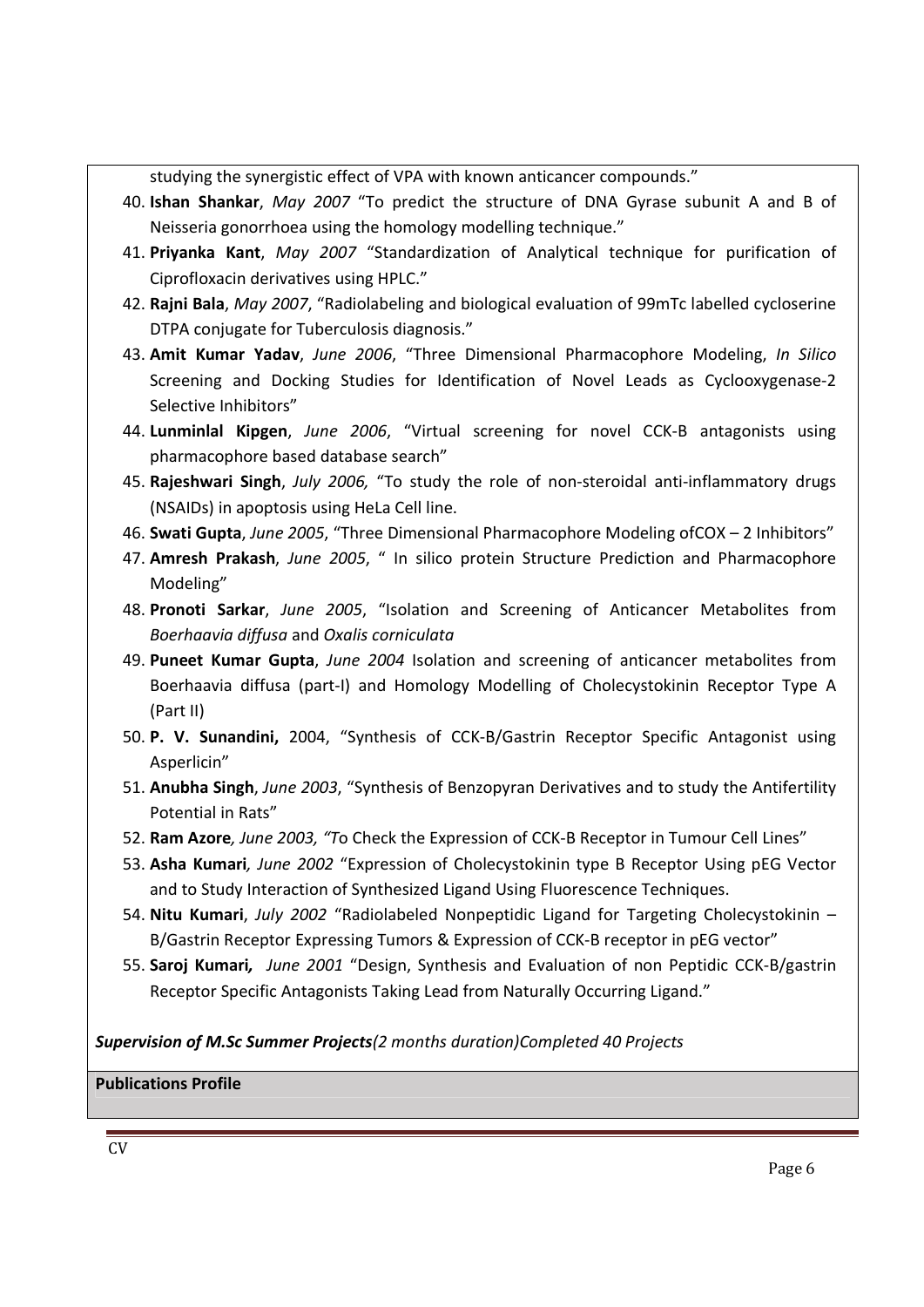# *1. Books/Monographs (Authored/Edited)*

| 2. boons, monographs (Authorca, Eurcea) |                            |                              |                  |  |  |  |
|-----------------------------------------|----------------------------|------------------------------|------------------|--|--|--|
| Year of                                 | <b>Title</b>               | <b>Publisher</b>             | <b>Co-Author</b> |  |  |  |
| <b>Publication</b>                      |                            |                              |                  |  |  |  |
| 2008,                                   | <b>Medicinal Chemistry</b> | <b>ANE Books (CRC PRESS)</b> | V. K. Ahluwalia  |  |  |  |
| 2012 $(2^{nd}$ ed.)                     |                            |                              |                  |  |  |  |

## *2. Research papers published in Refereed/Peer Reviewed Journals = 39*

## *Total # citations = 695; H-index = 17; Total Impact factor = 115.961; Average IF = 2.973.*

- 1. Jha,P., Singh, P., Arora, S., Sultan, A., Nayek, A., Ponnusamy, K., Syed, M.A., Dohare, R., Chopra, M. (2022)Integrative multi-omics and in silico analysis reveals the role of ARHGEF1 and its screened antagonist in mild and severe COVID-19 patients, J Cell Biochem Jan 17. doi: 10.1002/jcb.30213. [Wiley, **IF 4.429**]
- 2. Pawar, A., Jha, P., Chopra, M., Chaudhry, U., Saluja, D. (2020) Screening of natural compounds that targets glutamate racemase of *Mycobacterium tuberculosis* reveals the antitubercular potential of flavonoids, Scientific Reports, 10, Article no. 949, Doi: 10.1038/s41598- 020-57658-8. [Nature, **IF 4.379**]
- 3. Sharma, M., Jha, P., Verma, P., **Chopra, M\***. (2019). Combined comparative molecular field analysis, comparative molecular similarity indices analysis, molecular docking and molecular dynamics studies of histone deacetylase 6 inhibitors, *Chemical Biology and Drug Design*, 93(5): 910-925. https://doi.org/10.1111/cbdd.13488.[Wiley, **IF 2.817**].
- 4. Pawar A, Jha P, Konwar C, Chaudhry U, Chopra M, Saluja D. (2019). Ethambutol targets the glutamate racemase of Mycobacterium tuberculosis-an enzyme involved in peptidoglycan biosynthesis. *Appl Microbiol Biotechnol.* 103(2):843-851. doi: 10.1007/s00253-018-9518-z. [Springer, **IF-4.813**]
- 5. Sinha, R., Singh, P., Saini, N. K., Kumar, A., Pathak, R., Chandolia, A., **Chopra, M**.… Bose, M. (2018). Methyl-accepting chemotaxis like Rv3499c (Mce4A) protein in Mycobacterium tuberculosis H37Rv mediates cholesterol-dependent survival. *Tuberculosis*, *109, 52-60*. https://doi.org/10.1016/j.tube.2018.01.004. [Elsevier, **IF- 3.313**]
- 6. Wasim, L., &**Chopra, M.**\* (2018). Synergistic anticancer effect of panobinostat and topoisomerase inhibitors through ROS generation and intrinsic apoptotic pathway induction in cervical cancer cells. *Cellular Oncology,41(2), 201-212* . https://doi.org/10.1007/s13402-017- 0366-0. [**Springer, IF-6.730**].
- 7. Kumar, P., Wasim, L., **Chopra, M.**\*, & Chhikara, A. (2018). Co-delivery of Vorinostat and Etoposide Via Disulfide Cross-Linked Biodegradable Polymeric Nanogels: Synthesis, Characterization, Biodegradation, and Anticancer Activity. *AAPS PharmSciTech, 19(2), 634-*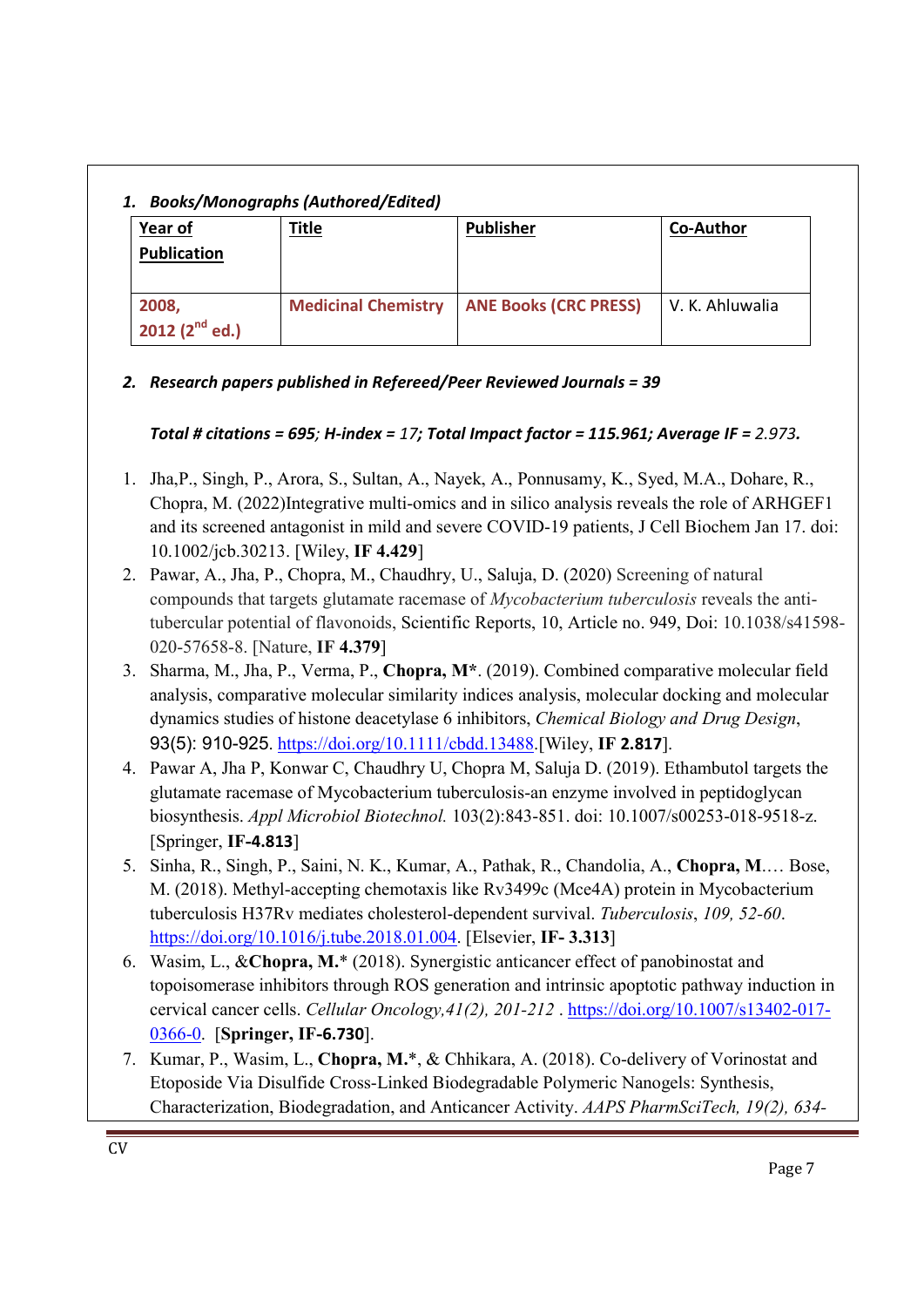*647*. https://doi.org/10.1208/s12249-017-0863-5. [AAPS, **IF-3.246**]

- 8. Kumari, S., Chowdhury, J., Sikka, M., Verma, P., Jha, P., Mishra, A. K., … **Chopra, M.\*** (2017). Identification of potent cholecystokinin-B receptor antagonists: Synthesis, molecular modeling and anti-cancer activity against pancreatic cancer cells. *MedChemComm*, *8*(7), 1561- 1574. https://doi.org/10.1039/ c7md00171a. [Royal Society of Chemistry, IF – **2.394**]
- 9. Kapoor, H., Yadav, N., **Chopra, M**., Mahapatra, S. C., & Agrawal, V. (2017). Strong antitumorous potential of Nardostachys jatamansi rhizome extract on glioblastoma and In Silico analysis of its molecular drug targets. *Current Cancer Drug Targets*, *17*(1), 74- 88.https://doi.org/10.2174/1570163813666161019143740. [Bentham, IF-**3.428**]
- 10. Yadav, N., Kumar, P., Chhikara, A., &**Chopra, M.\*** (2017). Development of 1,3,4-oxadiazole thione based novel anticancer agents: Design, synthesis and in-vitro studies. *Biomedicine and Pharmacotherapy*, *95, 721-730*. https://doi.org/10.1016/j.biopha.2017.08.110. [**Elsevier, IF-6.529**]
- 11. Kumar, P., Yadav, N., hhikara, A., **Chopra, M.\*** (2017). Combinatorial Solid Phase Synthesis: Techniques, Characterization and its Application in Drug Development, *Current Biochemical Engineering*, Vol 4 (1), 9-33. DOI 10.2174/2212711903666160622085741
- 12. Kumar, P., Behl, G., Sikka, M., Chhikara, A., &**Chopra, M.**\* (2016). Poly(ethylene glycol)-comethacrylamide-co-acrylic acid based nanogels for delivery of doxorubicin. *Journal of Biomaterials Science, Polymer Edition*, *27*(14). https://doi.org/10.1080/09205063.2016.1207588. [**Taylor & Francis**, IF-**3.113**]
- 13. Verma, P., Dalal, K., &**Chopra, M**.\* (2016). Pharmacophore development and screening for discovery of potential inhibitors of ADAMTS-4 for osteoarthritis therapy. *Journal of Molecular Modeling*, *22*(8). https://doi.org/10.1007/s00894-016-3035-8. **[Springer, IF-1.810**]
- 14. Wasim, L., &**Chopra, M.**\* (2016). Panobinostat induces apoptosis via production of reactive oxygen species and synergizes with topoisomerase inhibitors in cervical cancer cells. *Biomedicine and Pharmacotherapy*, *84:*1393-1405. https://doi.org/10.1016/j.biopha.2016.10.057.

[**Elsevier, IF-6.529**]

- **15.** Sharma, G., Kapoor, H., **Chopra, M.**, Kumar, K., & Agrawal, V. (2014). Strong larvicidal potential of Artemisia annua leaf extract against malaria (Anopheles stephensi Liston) and dengue (Aedes aegypti L.) vectors and bioassay-driven isolation of the marker compounds. *Parasitology Research*, *113*(1). https://doi.org/10.1007/s00436-013-3644-4. **[Springer, IF – 2.403]**
- 16. Behl, G., Sikka, M., Chhikara, A., &**Chopra, M**.\* (2014). PEG-coumarin based biocompatible self-assembled fluorescent nanoaggregates synthesized via click reactions and studies of aggregation behavior. *Journal of Colloid and Interface Science*, *416*: 151-160 https://doi.org/10.1016/j.jcis.2013.10.057. [Elsevier, IF-**8.128**]
- 17. Behl, G., Sharma, M., Sikka, M., Dahiya, S., Chhikara, A., &**Chopra, M.\*** (2012). Gallic acid loaded disulfide cross-linked biocompatible polymeric nanogels as controlled release system: Synthesis, characterization, and antioxidant activity. *Journal of Biomaterials Science, Polymer*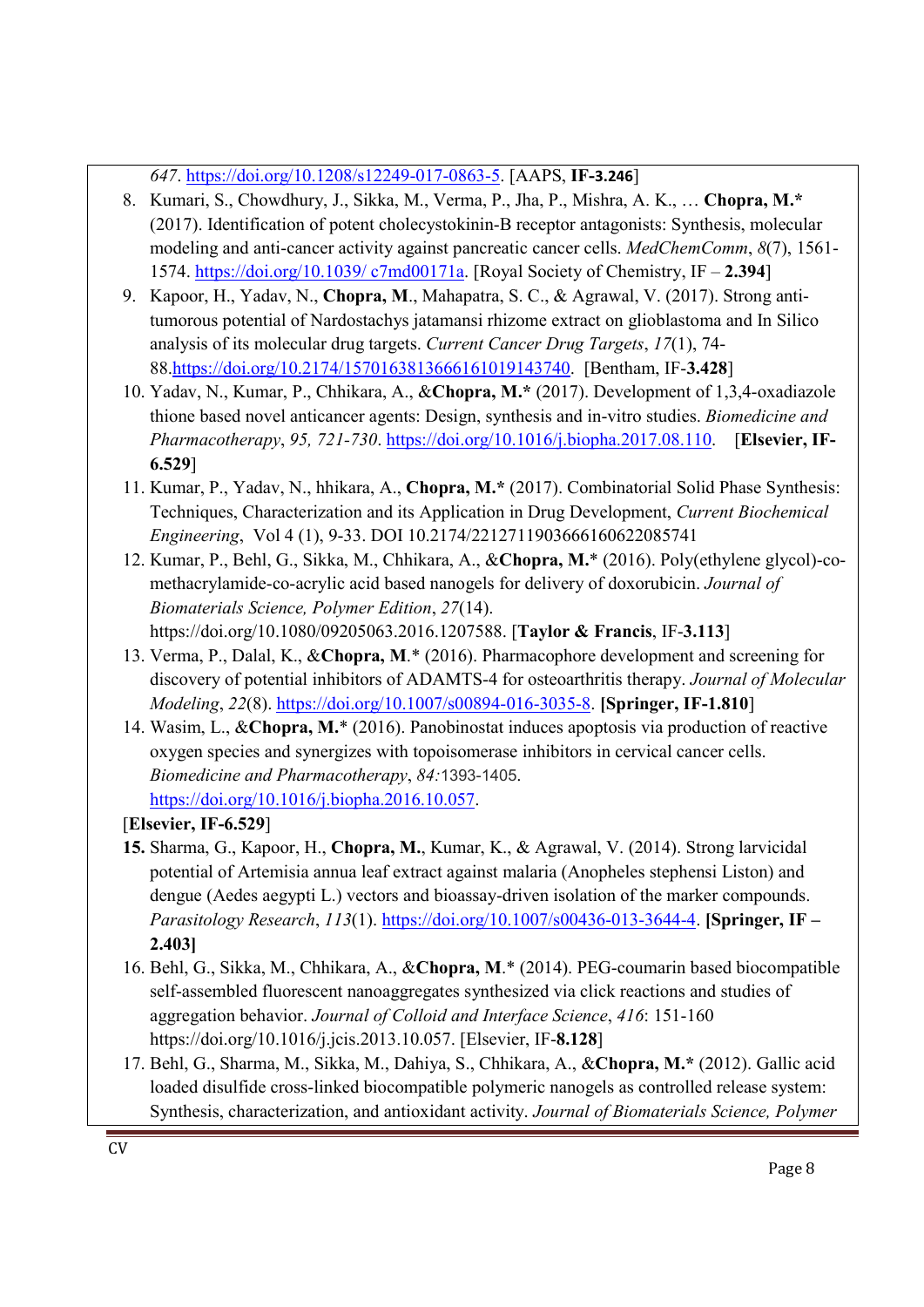*Edition*, *24*(7). https://doi.org/10.1080/09205063.2012.723958. [Taylor & Francis, **IF-3.113**]

- 18. 2D-QSAR, Docking Studies, and *In Silico* ADMET Prediction of Polyphenolic Acetates as Substrates for Protein Acetyltransferase Function of Glutamine Synthetase of *Mycobacterium tuberculosis* Prija Ponnan, Shikhar Gupta, **Madhu Chopra**, Rashmi Tandon, Anil S. Baghel, Garima Gupta, Ashok K. Prasad, Ramesh C. Rastogi, Mridula Bose, and Hanumantharao G. Raj, ISRN Structural BiologyVolume **2013**, Article ID 373516, 12 pages,http://dx.doi.org/10.1155/2013/373516.
- 19. Kumari, S., Chowdhury, J., Mishra, A. K., Chandna, S., Saluja, D., &**Chopra, M.**\* (2012). Synthesis and Evaluation of a Fluorescent Non-Peptidic Cholecystokinin-B/Gastrin Receptor Specific Antagonist for Cancer Cell Imaging. *ChemBioChem*, *13*(2). https://doi.org/10.1002/cbic.201100593.[Wiley, IF-**3.164**]
- 20. Patra, M. C., Kumar, K., Pasha, S., &**Chopra, M.**\* (2012). Comparative modeling of human kappa opioid receptor and docking analysis with the peptide YFa. *Journal of Molecular Graphics and Modelling*, *33*. https://doi.org/10.1016/j.jmgm.2011.10.007. [Elsevier, IF- 2.518]
- 21. Pasricha, R., Chandolia, A., Ponnan, P., Saini, N. K., Sharma, S., **Chopra, M.**, … Bose, M. (2011). Single nucleotide polymorphism in the genes of mce1 and mce4 operons of Mycobacterium tuberculosis: Analysis of clinical isolates and standard reference strains. *BMC Microbiology*, *11*. https://doi.org/10.1186/1471-2180-11-41. [BioMedCentral, IF-3.605]
- 22. Behl, G., Sharma, M., Dahiya, S., Chhikara, A., &**Chopra, M.\*** (2011). Synthesis, characterization, and evaluation of radical scavenging ability of ellagic acid-loaded nanogels. *Journal of Nanomaterials*, *2011*. https://doi.org/10.1155/2011/695138. [Hindawi, IF 2.986]
- 23. **Chopra, M.**\*, Srivastava, R., Saluja, D., & Dwarakanath, B. S. (2011). Inhibition of human cervical cancer cell growth by ethanolic extract of Boerhaavia diffusa Linn. (punarnava) root. *Evidence-Based Complementary and Alternative Medicine*, *2011*. https://doi.org/10.1093/ecam/nep223. [Hindawi, IF – 2.629]
- 24. Pandey, V., **Chopra, M.,**& Agrawal, V. (2011). In vitro isolation and characterization of biolarvicidal compounds from micropropagated plants of Spilanthes acmella. *Parasitology Research*, *108*(2). https://doi.org/10.1007/s00436-010-2056-y. [Springer, IF – 2.403]
- 25. Mathur, R., Suman, S., Beaume, N., Ali, M., Bhatt, A. N., **Chopra, M**., … Dwarakanath, B. S. (2010). Interaction and structural modification of topoisomerase IIα by peptidyl prolyl isomerase, pin1: An In Silico study. *Protein and Peptide Letters*, *17*(2). https://doi.org/10.2174/092986610790226030. [Bentham, IF-1.89]
- 26. Bansal, S., Ponnan, P., Raj, H.G. *et al.* Autoacetylation of Purified Calreticulin Transacetylase Utilizing Acetoxycoumarin as the Acetyl Group Donor. *Appl Biochem Biotechnol* **152,** 170–176 (2009). https://doi.org/10.1007/s12010-008-8394-x, [Springer, IF-2.926].
- 27. Dahiya, S., Chuttani, K., Khar, R. K., Saluja, D., Mishra, A. K., &**Chopra, M**.\* (2009). Synthesis and evaluation of Ciprofloxacin derivatives as diagnostic tools for bacterial infection by Staphylococcus aureus. *Metallomics*, *1*(5): 409-417. https://doi.org/10.1039/b908474f. [Royal Society of Chemistry, IF- 4.526]
- 28. Chaudhary, S., Vats, I. D., **Chopra, M**., Biswas, P., & Pasha, S. (2009). Effect of varying chain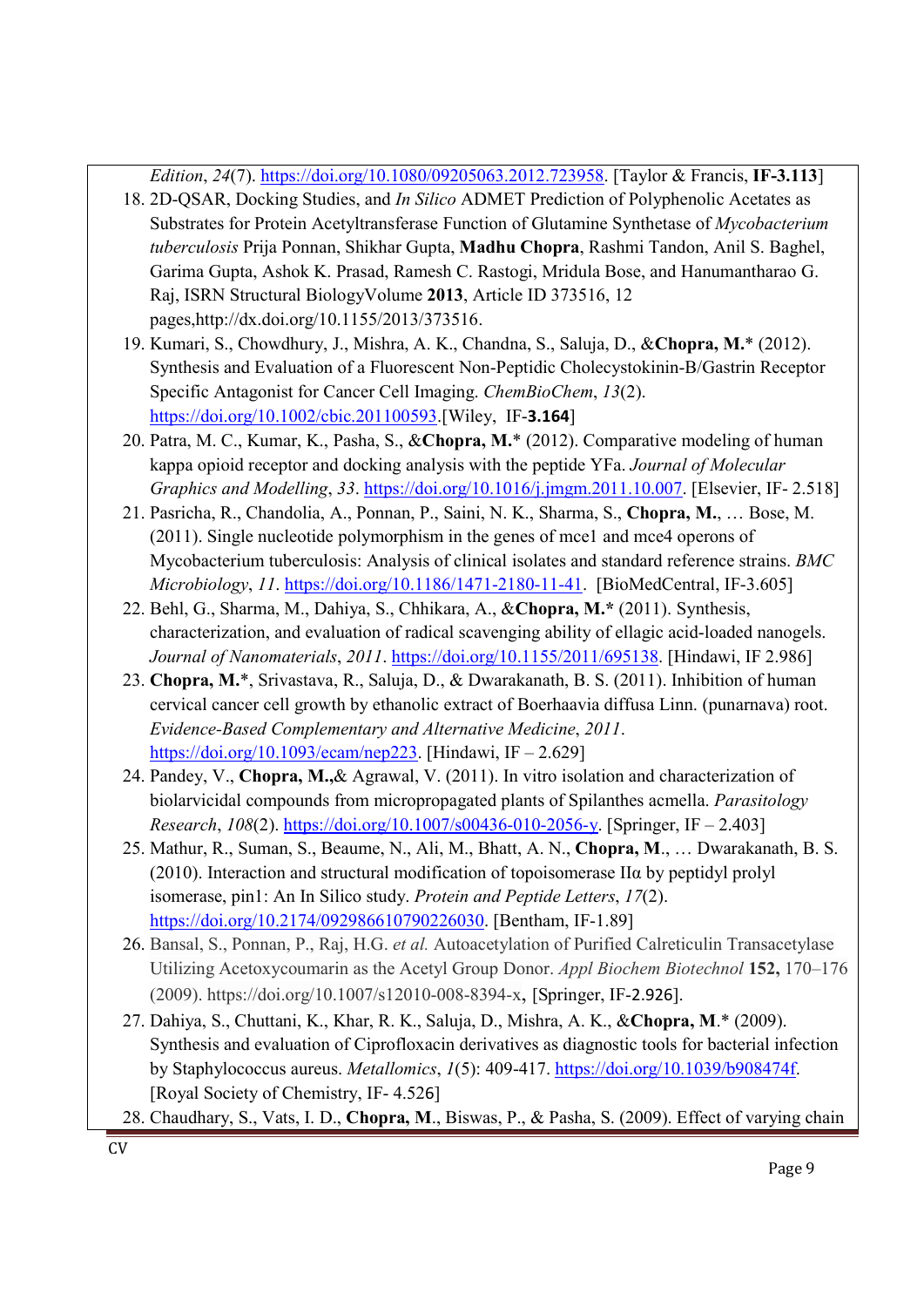length between P1 and P1′ position of tripeptidomimics on activity of angiotensin-converting enzyme inhibitors. *Bioorganic and Medicinal Chemistry Letters*, *19*(15). https://doi.org/10.1016/j.bmcl.2009.05.079. {Elsevier, IF-2.823]

- 29. **Chopra, M**.\*, Gupta, R., Gupta, S., & Saluja, D. (2008). Molecular modeling study on chemically diverse series of cyclooxygenase-2 selective inhibitors: Generation of predictive pharmacophore model using Catalyst. *Journal of Molecular Modeling*, *14*(11). https://doi.org/10.1007/s00894-008-0350-8. [Springer, IF-1.810]
- 30. PUBLISHED ARTICLE Counterfeit Medicines The Global Haza8rd**,** Saurabh Dahiya, Anil. K. Mishra, Roop. K. Khar, **Madhu Chopra** and Aruna Chhikara, Pharmainfo. net, Vol. 6 Issue 4, 2008
- 31. Sarkar, M., Varshney, R., **Chopra, M**., Sekhri, T., Adhikari, J. S., & Dwarakanath, B. S. (2006). Flow-cytometric analysis of reactive oxygen species in peripheral blood mononuclear cells of patients with thyroid dysfunction. *Cytometry Part B - Clinical Cytometry*, *70*(1). https://doi.org/10.1002/cyto.b.20082. [Wiley, IF – 3.058]
- 32. Mishra, A. K., **Chopra, M**.\*, & Jain, V. (2005). Convenient route for synthesis of bifunctional chelating agent: 1-(p-aminobenzyl)ethylenediaminetetramethylphosphonic acid-folate conjugate (Am-Bz-EDTMP-folate). *Chemistry Letters*, *34*(8). https://doi.org/10.1246/cl.2005.1098. [The Chemical Society of Japan,  $IF - 1.361$ ]
- 33. **Chopra, M.**\*, & Mishra, A. K. (2005). Ligand-based molecular modeling study on a chemically diverse series of cholecystokinin-B/gastrin receptor antagonists: Generation of predictive model. *Journal of Chemical Information and Modeling*, *45*(6): 1934-42. https://doi.org/10.1021/ci050257m. [American chemical Society, 4.956]
- 34. Kumari, S., Kalra, N., Mishra, P., Chutani, K., Mishra, A., &**Chopra, M.\*** (2004). Novel 99mTc radiolabeled quinazolinone derivative [Qn-In]: Synthesis, evaluation and biodistribution studies in mice and rabbit. *Nuclear Medicine and Biology*, *31*(8). https://doi.org/10.1016/j.nucmedbio.2004.03.014. [Elsevier, IF-2.408]
- 35. Mishra, A. K., Panwar, P., **Chopra, M.**, Sharma, R. K., & Chatal, J.-F. (2003). Synthesis of novel bifunctional Schiff-base ligands derived from condensation of 1-(pnitrobenzyl)ethylenediamine and 2-(p-nitrobenzyl)-3-monooxo-1,4,7-triazaheptane with salicylaldehyde. *New Journal of Chemistry*, *27*(7). https://doi.org/10.1039/b300621m. {Royal Society of Chemistry, IF-3.591]
- 36. Ahluwalia, V. K., **Chopra, M**.\*, & Chandra, R. (2000). A convenient synthesis of novel pyrimidine analogues of o-hydroxy chalcones an pyrano [2,3-d]pyrimidines and their biological activities. *Journal of Chemical Research - Part S*, (4). [IF-0.66]
- 37. Synthesis of Some New Pyrazolo[3,4-d]pyrimidines and Pyrazolo[3,4-c]pyrazoles." V.K.Ahluwalia, Aruna Dahiya &**Madhu Bala**, *Indian J. of Chem.*, 1996, 35B, 848. [NOPR, IF-0.491]
- 38. A Facile One Pot Synthesis of Some New Derivatives of Pyrano[2,3-d]pyrimidines as Potential Antibacterial and Antifungal Agents". V.K.Ahluwalia &**Madhu Bala**, *Indian J. of Chem*., 1996,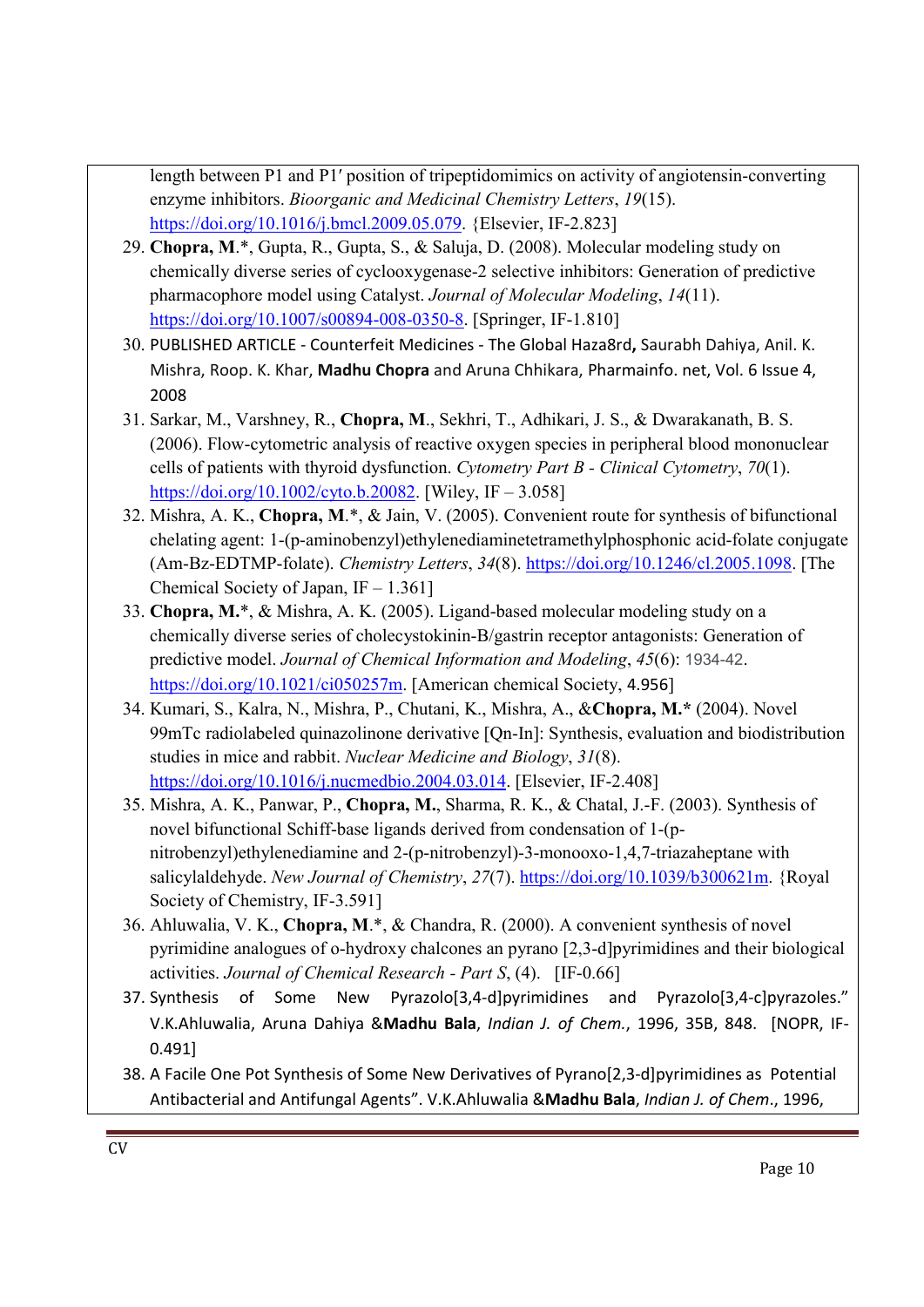35B, 742. [NOPR, IF- 0.0.491]

39. Novel Synthesis of Thieno[2,3-c]pyrazoles and Thieno[2,3-d]pyrimidines." V.K.Ahluwalia, Aruna Dahiya &**Madhu Bala**, *Indian J of Chem*., 1996, 35B, 715. [NOPR, IF:0.491]

## **Conference Organization/ Presentations**

## *Organization of a Conference*

- 1. Convener and organizing Secretary 9<sup>th</sup>Workshop on Bioinformatics and Molecular Modeling **in Drug Design,** at ACBR**,** 25-27 March, 2019
- 2. Convener and organizing Secretary 8<sup>th</sup>Workshop on Bioinfromatics and Molecular Modeling **in Drug Design,** at ACBR**,** 15-17 March, 2018
- 3. Convener and organizing Secretary 7th**Workshop on Bioinfromatics and Molecular Modeling in Drug Design,** at ACBR**,** 23-25 March, 2017
- 4. Registration- In- Charge, **Annual symposium on frontiers of biomedical research, ACBR,** 14- 16 April 2014 and October 2015, 2016 and 2018.
- 5. Convener and organizing Secretary 6<sup>th</sup>Workshop on Bioinfromatics and Molecular Modeling **in Drug Design,** at ACBR**,** 21-23 January, 2016
- 6. Convener and organizing Secretary 5<sup>th</sup>Workshop on Bioinfromatics and Molecular Modeling **in Drug Design,** at ACBR**,** 21-23 March, 2013.
- 7. Convener and organizing Secretary 4<sup>th</sup> Workshop on Bioinfromatics and Molecular Modeling **in Drug Design,** at ACBR**,** 18-20 January, 2012.
- 8. Invited Resource Training Person at Workshop entitled, "**Bioinformatics and its applications in Drug Designing**", held at Kumaun University Nainital during 22-23 March 2011.
- 9. Convener and organizing Secretary **3rd Workshop on Bioinfromatics and Molecular Modeling in Drug Design,** at ACBR**,** 24-26 February 2011.
- 10. Drug Design and Development Using Pharmacophore Modeling and Virtual Screening at **Delhi Technological University** 23 February 2011**.**
- 11. Convener and organizingSecretary 2<sup>nd</sup> Workshop on Bioinfromatics and Molecular Modeling in Drug Design December, at ACBR, 22-24<sup>th</sup> 2009.

## **Invited Lectures= 33 since 2009**

- 1. **'In silico drug engineering and computational drug design**', Atal Faculty Development Programme, June 28 – July 02, 2021 organised by DIPSAR, New Delhi.
- 2. '**Computational techniques for Mechanism based drug design and development of drugs,**  what next?' at workshop on Artificial Intelligence in drug development and its implications,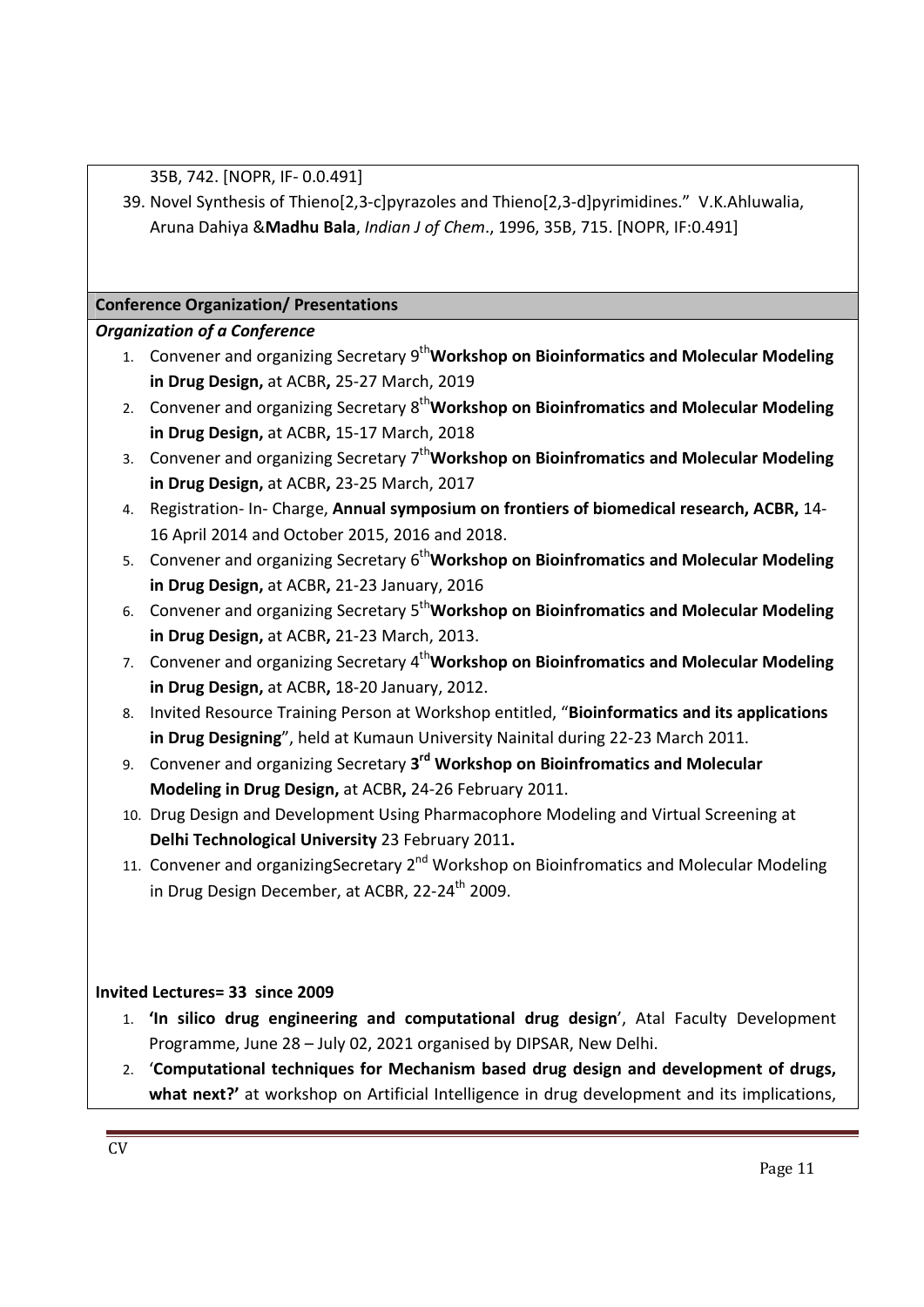#### 02 – 04 Feb 2021, CEP, INMAS, Delhi

- 3. **'Computational Technologies and Drug Design Strategies',** in Summer Academic and Internship Program (SAIP)-2020, Bioescalator: Insights into Biotechnology, Plant Science and Bioinformatics, on 20th May 2020 (**Online Webinar**) organized by IILM College of Engineering and Technology, Gr. Noida.
- **4.** 'Combination therapy of cervical cancer using lysine deacetylase (LDAC) and DNA damaging agents', in Emerging Trends in Translational Oncology on 14-15 Feb. 2020 at **AIIMS New Delhi.**
- **5.** "Rational Drug Design and Development" in workshop on Bioinformatics and Computational Biology on June 1, 2019 at **Supercomputing Facility IIT New Delhi**
- **6.** "Computer Aided Drug Design to reduce animal use in drug development" in National Workshop on 'Alternative methods to animal testing' on 27<sup>th</sup>to 29<sup>th</sup>March 2019, at **Rajguru College of Applied Sciences, New Delhi.**
- 7. "Mechanism Based Rational Design and Development of Drugs" in NATIONAL CONFERENCEonEmerging Trends in Computational Drug Discovery(ETCCD-2018), August 16-17, 2018, at **KIET school of Pharmacy**, Ghaziabad
- 8. "Computational methods for rational drug design and development" on 3<sup>rd</sup> July, 2018 at Department of Biotechnology at **IILM -CET, Greater Noida in Faculty Development Programme**, entitled *Approaches for Insilico drug designing sponsored by APJAKTU , scheduled from July 3-7, 2018.*
- 9. "Computer Aided Drug Design Strategies", 28th August 2017, at **Bioinformatics and Computational Biologyworkshop at IIT, New Delhi.**
- 10. Computer Aided Drug Design, 26<sup>th</sup> July 2017, National Faculty Development Programme on "Recent Trends in Applied Science Teaching (FDP-RTAST)" from 21<sup>st</sup> - 27<sup>th</sup> July, 2017 organized by Rajguru College of Applied Sciences, New Delhi
- 11. "Process of Drug Discovery and Development: Inventing drugs through use of Computational methods", 3<sup>rd</sup> October 2016, **Bioinformatics and Computational Biologyworkshop at IIT, New Delhi.**
- **12.** "Synergistic effect of HDAC inhibitor (Panobinostat) and Topoisomerase inhibitors on cervical cancer at Drug **Discovery & therapy World congress,** July 22-25, 2015, **Boston, USA**
- **13.** HDAC inhibitor and Topoisomerase inhibitors show synergistic effect on HeLa cells, **Global cancer Summit, 18-20 November, 2015**at Indian Institute of Science, JN. Tata Auditorium**, Bengaluru.**
- **14.** "Pharmacophore based virtual screening and docking to identify novel lead compounds as potential Histone Deacetylase (HDAC) inhibitors" at Indo-Us conference on **Molecular modelling and informatics in DrugDesign 3rd-6th Nov 2014** at National Institute of Pharmaceutical Research (NIPER), Mohali Punjab.
- **15.** "Pharmacophore-based virtual screening and docking studies to develop Histone Deacetylase (HDAC) Inhibitors" lecture in National workshop on medical bioinformatics,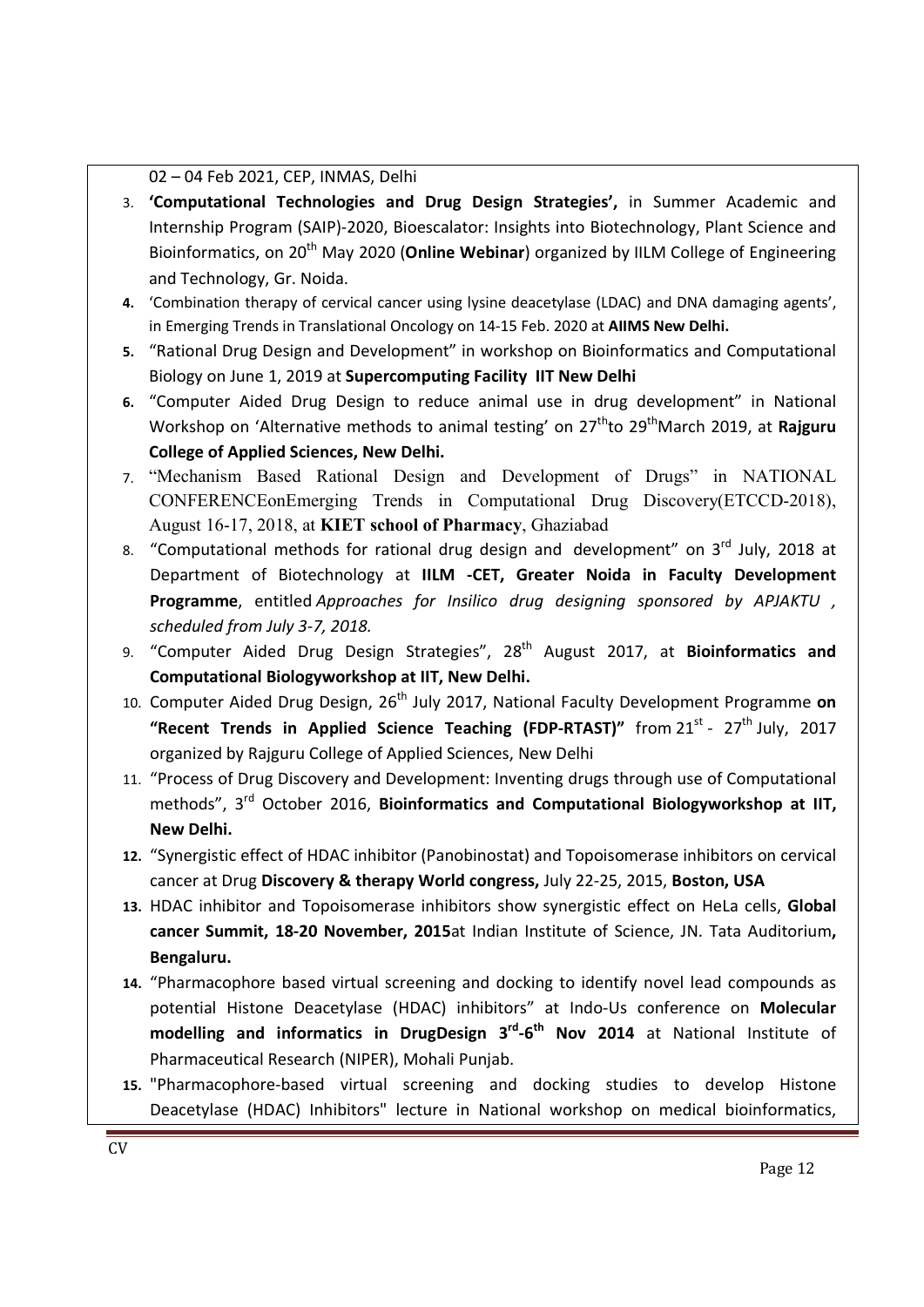#### **December 13, 2013, MDU, Rohtak.**

- 16. "Computer aided drug design: Strategies to discoveries", Lecture in National workshop on advances in computer aided drug design & discovery, **18-19 Oct. 2013**, Rameesh Institute Greater Noida
- 17. "Lead identification using pharmacophore modeling and docking as virtual screening approaches" 5<sup>th</sup> Bioinformatics Seminar cum hands-on training 2013 on Multi-Criteria Drug Design, **21-22 August 2013** , at Jamia Hamdard.
- 18. Lecture at Chemistry Biology Interface, **May 2013**, held at Dyal Singh College, Delhi University.
- 19. Basics of Bioinformatics and structure based drug design in National Seminar cum workshop on applications of Bioinformatics in Life Sciences at Jiwaji University on **08-09th March 2013**
- 20. Lead Identification Using Pharmacophore Modeling & Virtual Screening inSymposium on Bioinformatics at DRDE Gwalior, during **22-24, August 2012**
- 21. "Protein Homology modeling and structure based drug Design", at Computational biology workshop at **Miranda House**, **January 2012**.
- 22. *"Computational Drug Design and Development" at workshop entitled Computational*. Chemistry for Chemistry Educators at **Miranda House***,* 23-24, Nov, *2011*
- 23. Mechanism Based Drug Design and Development Using Computational Methods, Workshopat **Acharya Narendra Dev College**, 4 March 2011.
- 24. Mechanism Based Drug Development: Using Computational Methods for Developing Target Based Therapeutics at National Conference on Recent **Advances in Pure and Applied Chemistry**, ACBR, Delhi, 28-29 December 2010
- 25. Drug Design and Development Using Pharmacophore Modeling and Virtual Screening at **Delhi Technological University,** 23 February 2011**.**
- 26. Drug Design And Development Using Pharmacophore Modeling And Virtual Screeningat **International Conference & Exhibition on Analytical & Bioanalytical Techniques 2010: Pharmaceutical R & D Summit,** Hyderabad, November 1-3 2010.
- 27. Drug Design and Development Using Computational Methods, Workshop on **Bioinformatics** at Maharishi Dayanand University Rohtak, 15<sup>th</sup> September 2010
- 28. Drug Design and Development Using Computational Methods, **Training Programme in**  Bioinformatics and Drug Design, at IIT Delhi 30<sup>th</sup> August 2010.
- 29. Mechanism Based Drug Development: Using Computational Methods for Developing Target Based Therapeutics, **Workshop on INMAS-DU Collaboration**, 20th August 2010, at INMAS, Delhi.
- 30. Drug Design & Development Modeling at **National Workshop on Computational Science**, held at the Department of Physics& Astrophysics & DUCCC, University of Delhi. 1-7, July 2010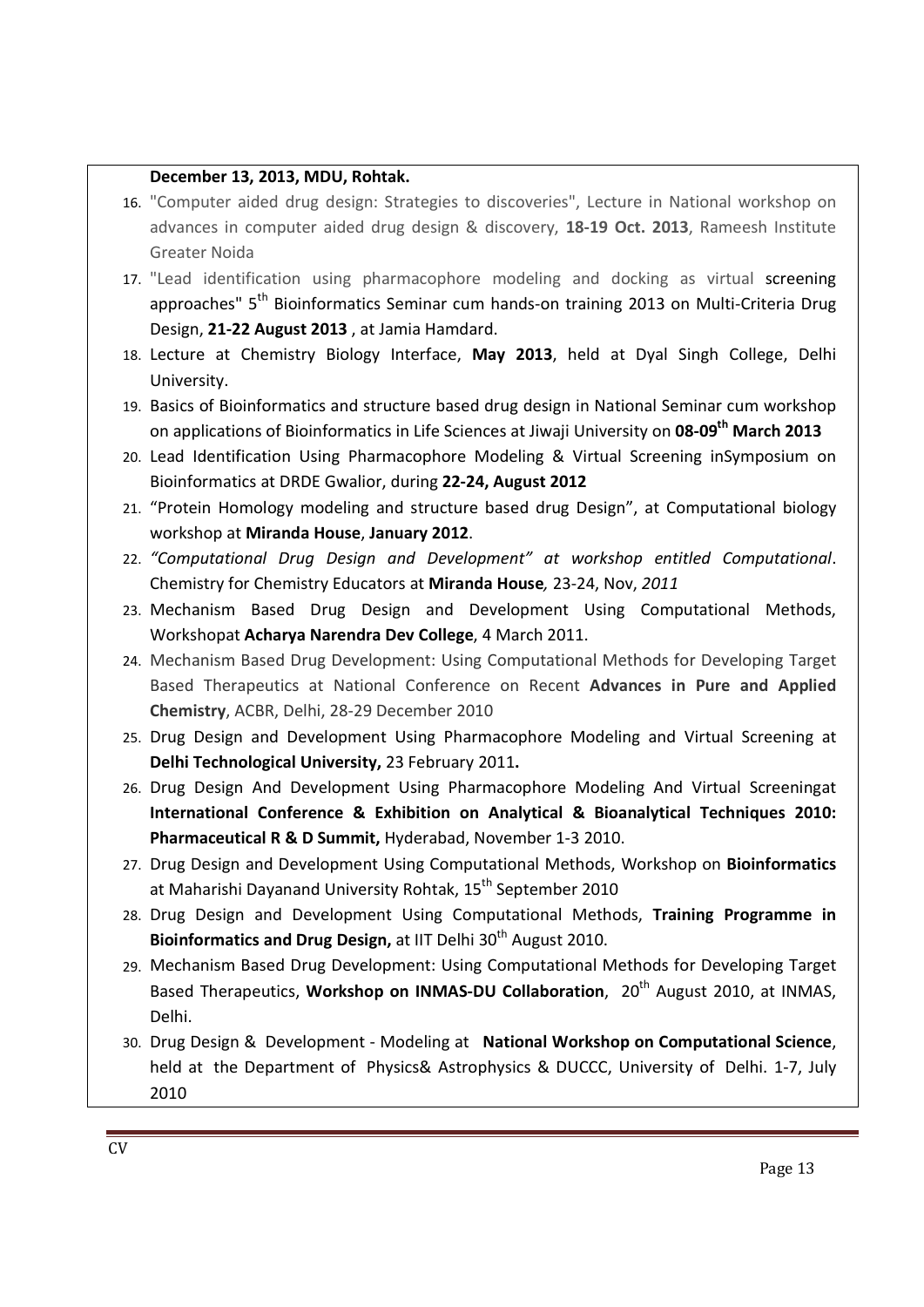- 31. Drug Design And Development Using Pharmacophore Modeling And Virtual Screening at **National Conference on Medical Biotechnology vision -2020**, April 16-18, 2010
- 32. Design And Development Of Cyclooxygenase-2 Inhibitors Using Pharmacophore Modeling And Virtual Screening at International Conference **on Trends in Drug Discovery and Development (T3D-2010)**, 5-8 January 2010, Department of Chemistry, University of Delhi.
- 33. Mechanistic study of Inhibition of human cervical tumour cell growth by Etoricoxib, a highly selective COX-2 inhibitor at **World Cancer Congress (WCC-2009)**, 12-14 January 2009, Kottayam Kerala.

## **Poster Presentation by Students26**

## **Research Projects (Major Grants/Research Collaboration)**

**Award:** Drug Discovery Hackathon Phase I- Award (DDH-2020), open source drug discovery Hackathon against Covid-19, Organised by Innovation Cell, Ministry of Education also selected for Phase II project.

## **Ongoing Project**

- **1.** BIC project, entitled "Drug Development: From Target Identification, Validation to Drug discovery- BIC of Dr. B. R. Ambedkar Center for Biomedical Research, University of Delhi, Delhi". **Rs. 189.36 Lakhs**. Sanctioned in 2020-21., DBT, duration 5 years
- 2. "Screening of novel molecules for drug re-purposing for development of antiviral therapeutics against COVID19", FRP, University of Delhi, Rs. 3 Lakhs, 2021-22
- 3. Drug repurposing using computer aided design for development of antiviral compounds against COVID19: *in silico* and *in vitro* Screening against selected antiviral targets, Institute of Excellence, FRP, University of Delhi, **Rs. 5 lakhs**, 2020-21
- 4. Targeted screening of hit molecules and modulation of lead compounds for clinical management of covid 19: in vitro and antiviral evaluation, Drug Discovery Hackathon Phase II, MHRD INNOVATION CELL, **Rs. 23 lakhs**, 2021-22
- 5. Screening of novel molecules for drug re-purposing for development of antiviral therapeutics against COVID19, Institute of Excellence, FRP, University of Delhi, Rs. 3 lakhs, 2020-21

**Project Submitted to DBT and passed through Technical Committee (under consideration)**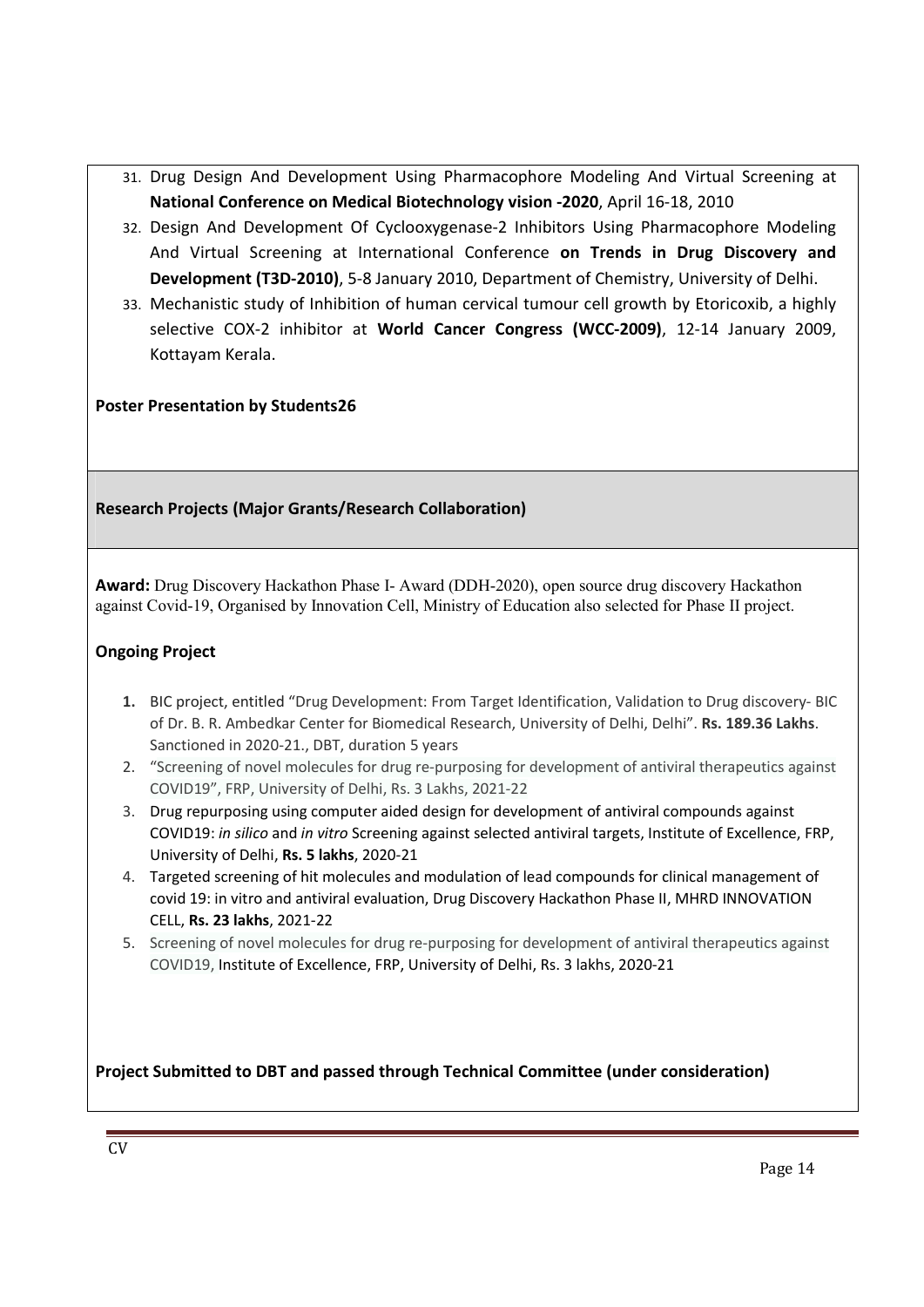6. National Network Project of Dr. B. R. Ambedkar Center for Biomedical Research, University of Delhi, Delhi. Rs. 200 Lakhs (**FILE NUMBER – 40195)**

## **Completed Projects:**

| Total Research Grants obtained | $=$ Rs. 2.03 crores (7 major projects as PI) |  |  |
|--------------------------------|----------------------------------------------|--|--|
| DU-R & D projects              | $=$ Rs. <b>20 lakhs</b> (2008-2016; as PI)   |  |  |
| Departmental projects (Co-PI)  | $=$ Rs. 1.5 Crores (DU-DST PURSE)            |  |  |
|                                | Rs. 35 lakhs (UGC-SAP I)                     |  |  |
|                                | Rs. 1.5 crores (UGC-SAP II)                  |  |  |

- **Completed (Major Projects) =** 09 **(More than 4 lakhs)**
- **Completed (Minor Projects) =** 08 **(less than 4 lakhs)**

## **Details**

- **Creation of Bioinformatics Infrastructure Facility (BIF) at ACBR,** Institutional **Project Coordinator& PI**: Madhu Chopra. Since 2006- 2019(Total sanctioned till 2019 = **Rs. 1.04 Crores**)
- DU-DST Purse grant phase II, sanctioned **Rs. 1.5 crore** to ACBR, *co-investigator* with other faculty members.
- UGC-SAP project, Sanctioned **Rs. 1.5 Crore** to ACBR, *Co-investigator* with other faculty members.
- "Development of Anticancer Therapeutics: Targeting drug loaded nanocarriers to CD44, A Hyaluroan Receptor" Sanctioned by University of Delhi under DST-PURSE scheme, **Rs. 12.89 Lakhs**, 2009-september 2013, Madhu Chopra (**PI)**
- Structure Based Design, Synthesis and Evaluation of Histone Deacetylase Inhibitors as Potent Antitumour Agents, Sanctioned by DBT, **Rs. 11.68 Lakhs**, June **2009-2011,** Madhu Chopra (**PI**), Anil Mishra & Aruna Chhikara (Co-PI)
- Delhi University Special Grant for Research Work**, Rs. 20 Lakhs Approx**, **2008, 2009, 2010, 2011, 2012, 2013, 2014, 2015.**
- Isolation, Chemical Characterization and Biological evauation of Potential Anticancer Agents From *Boerhavia diffusa* Project Proposal sanctioned by **ICMR (Rs. 11 Lakhs),** October 2006. Dr. Madhu Chopra (**PI**), Dr. Daman Saluja (CO-PI)
- Computer-Aided Design of Novel NSAIDs as Selective Cyclooxygenase-2 (COX-2) inhibitors to target tumors: Pilot Study for Synthesis and Preliminary Activity for its Anti-tumor Potential Investigators: Dr Madhu Chopra (**PI**) & Dr. Daman Saluja (CO-PI)Sanctioned by *DBT*, 2005-2009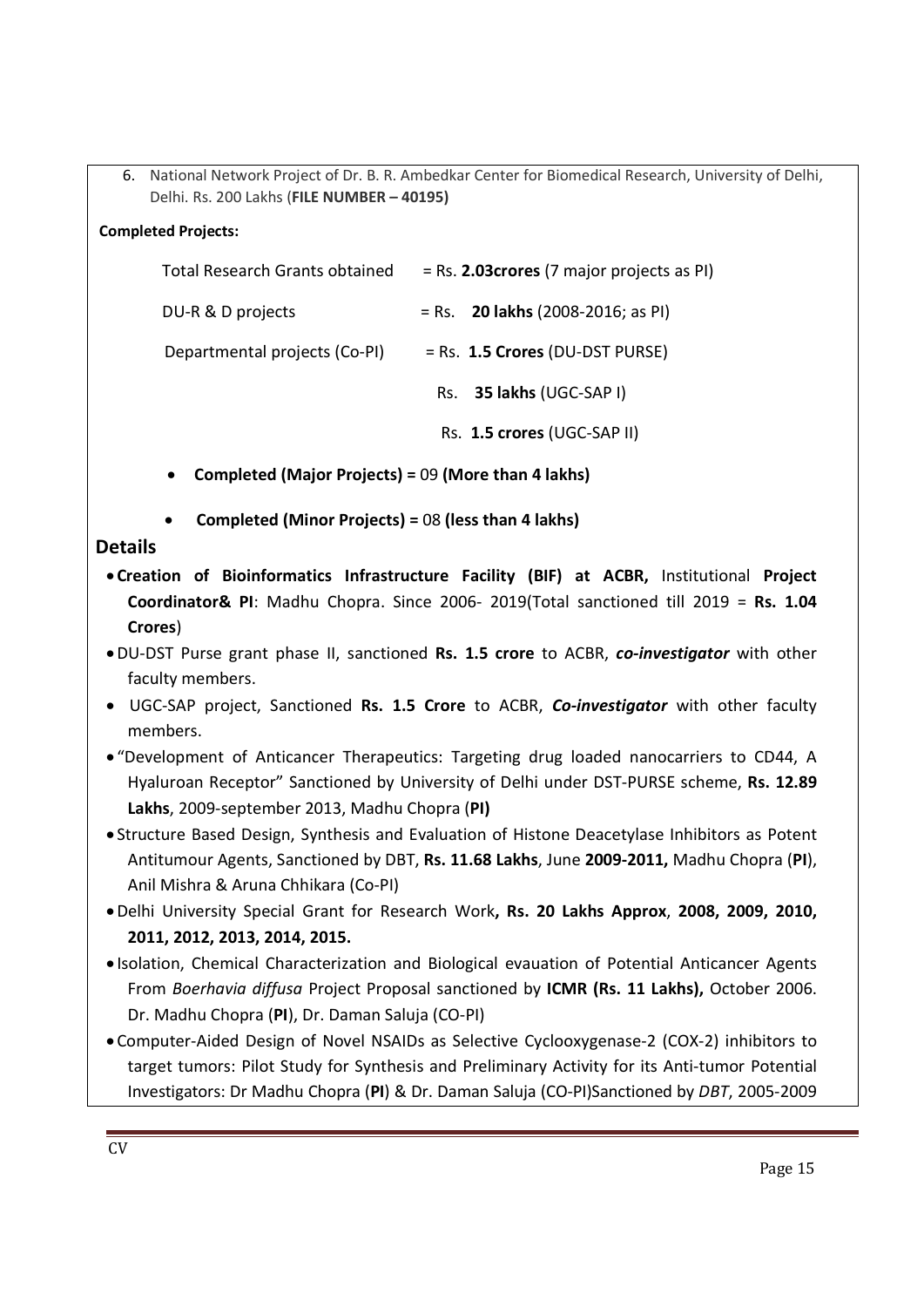#### (**Rs. 30 + 7 Lakhs** (Extension for one year)

- $\bullet$  Synthesis and Evaluation of  $99m$ Tc-Ciprofloxacin Analogues for Infection Imaging. Project Proposal sanctioned by**INMAS, DRDO( Rs. 8 Lakhs)**Dr. Madhu Chopra (**PI)** , Dr. Daman Saluja (CO-PI) & Dr. A. K. Mishra , INMAS (CO-PI)
- Design, Synthesis and Evaluation of non Peptidic CCK-B receptor Specific Antagonists for targeting CCK-B receptor expressing Tumours. Dr. Madhu Chopra (**Principal Investigator**), Prof. Vani Brahmachari & Dr. Anil Mishra. Sanctioned **by DST (Rs. 18 Lakhs**)

## **Mentoring following projects**:

- Combination therapy of gastric cancer- combining HGF with HDAC- PI-Dr. Rakhi Srivastava. Sanctioned by MOHFW **2018-20**, Rs. 30 Lakhs
- Design and development of novel inhibitors of AKR1C1 as potential late candidates in treatment of breast, cervical and endometrial cancers; PI Dr. Priyanka Verma. Sanctioned by MOHFW **2016-19**, Rs. 30 Lakhs

## **COLLABORATIVE PROJECTS**

- **Biodegradable** nanoparticle based drug delivery Systems, Sanctioned by UGC, PI- Aruna Chhikara, Co-PI – Madhu Chopra, Rs. **7 lakhs**Development of Radiopharmaceutical for targeted drug Delivery with **Dr. Anil K. Mishra**, INMAS.
- Biodegradable Nanogels as Potential Drug Delivery Carriers for Development of Target Specific Chemotherapeutic Agents Dr. Aruna Chhikara (PI), Madhu Chopra (CO-PI), Sanctioned **from UGC , 2008 (Rs. 6 lakhs)**
- Collaboration with **Dr. Krishana Dalal, AIIMS** " Estimation of the level of Cartilage Oligomeric Matrix protein (COMP) in Osteoarthritis and Designing of an Inhibitor to control the progression of Osteoarthritis"
- Collaboration with prof. Veena Agarwal, Department of Botany, University of Delhi
- Ms. Ruby Gupta, visited to **Prof. J. R. Dimmock** Laboratory as GSEP Scholar At Drug Design and Discovery Group, University of Saskatchewan, Saskatoon, Canada (December 2009- August 2010)
- Computational design and prediction of activity of novel opioid receptor antagonists and antitensin converting enzyme inhibitors with **Dr. Santosh Pasha, IGI**B (2008-2013).

#### **Awards and Distinctions**